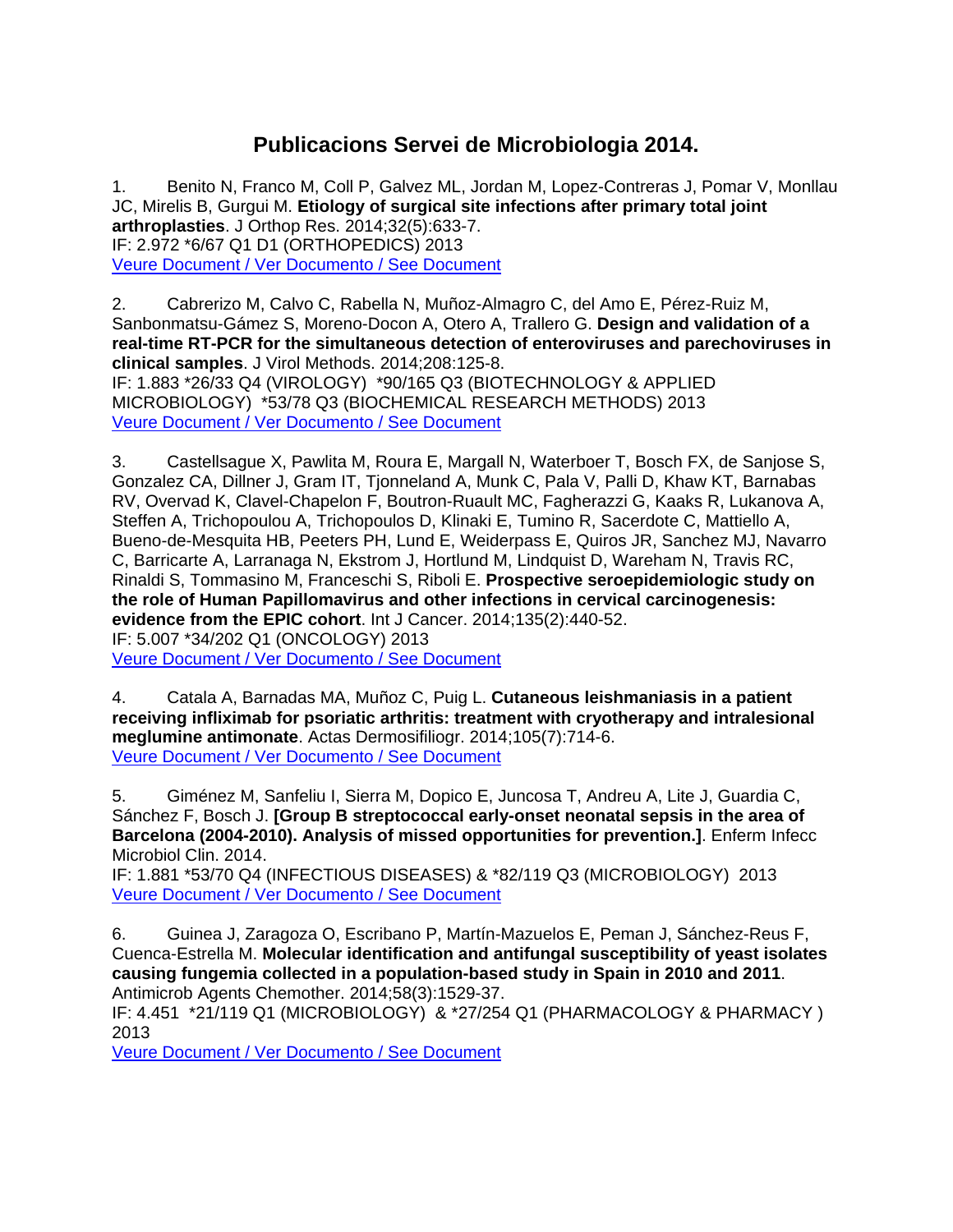7. Marti-Carrizosa M, Sanchez-Reus F, March F, Coll P. **Fungemia in a Spanish hospital: the role of Candida parapsilosis over a 15-year period**. Scand J Infect Dis. 2014;46(6):454- 61.

IF: 1.640 \*56/70 Q4 (INFECTIOUS DISEASES) 2013 [Veure Document / Ver Documento / See Document](http://www.ncbi.nlm.nih.gov/entrez/query.fcgi?cmd=Retrieve&db=PubMed&dopt=Citation&list_uids=24762093)

8. Moure R, Espanol M, Tudo G, Vicente E, Coll P, Gonzalez-Martin J, Mick V, Salvado M, Alcaide F. **Characterization of the embB gene in** *Mycobacterium tuberculosis* **isolates from Barcelona and rapid detection of main mutations related to ethambutol resistance using a low-density DNA array**. J Antimicrob Chemother. 2014;69(4):947-54. IF: 5.439 \*6/70 Q1 D1 (INFECTIOUS DISEASES) \*17/119 Q1 (MICROBIOLOGY) & \*17/254 Q1 D1 (PHARMACOLOGY & PHARMACY ) 2013 [Veure Document / Ver Documento / See Document](http://www.ncbi.nlm.nih.gov/entrez/query.fcgi?cmd=Retrieve&db=PubMed&dopt=Citation&list_uids=24216765)

9. Oteo J, Gonzalez-Lopez JJ, Ortega A, Quintero-Zarate JN, Bou G, Cercenado E, Conejo MC, Martinez-Martinez L, Navarro F, Oliver A, Bartolome RM, Campos J. **Inhibitor-resistant TEM and OXA-1 producing** *Escherichia coli* **isolates resistant to amoxicillin-clavulanate are more clonal and possess lower virulence gene content than susceptible clinical isolates**. Antimicrob Agents Chemother. 2014.

IF: 4.451 \*21/119 Q1 (MICROBIOLOGY) & \*27/254 Q1 (PHARMACOLOGY & PHARMACY ) 2013

[Veure Document / Ver Documento / See Document](http://www.ncbi.nlm.nih.gov/entrez/query.fcgi?cmd=Retrieve&db=PubMed&dopt=Citation&list_uids=24777096)

10. Oteo J, Miro E, Perez-Vazquez M, Navarro F. **Evolution of carbapenemase-producing Enterobacteriaceae at the global and national level: What should be expected in the future?** Enferm Infecc Microbiol Clin. 2014;32 Suppl 4:17-23. IF: 1.881 \*53/70 Q4 (INFECTIOUS DISEASES) & \*82/119 Q3 (MICROBIOLOGY) 2013 [Veure Document / Ver Documento / See Document](http://www.ncbi.nlm.nih.gov/entrez/query.fcgi?cmd=Retrieve&db=PubMed&dopt=Citation&list_uids=25542048)

11. Perez-Llarena FJ, Zamorano L, Kerff F, Beceiro A, Garcia P, Miro E, Larrosa N, Gomez-Bertomeu F, Mendez JA, Gonzalez-Lopez JJ, Oliver A, Galleni M, Navarro F, Bou G. **Genetic and Kinetic Characterization of the Novel AmpC beta-Lactamases DHA-6 and DHA-7**. Antimicrob Agents Chemother. 2014;58(11):6544-9.

IF: 4.451 \*21/119 Q1 (MICROBIOLOGY) & \*27/254 Q1 (PHARMACOLOGY & PHARMACY ) 2013

[Veure Document / Ver Documento / See Document](http://www.ncbi.nlm.nih.gov/entrez/query.fcgi?cmd=Retrieve&db=PubMed&dopt=Citation&list_uids=25136023)

12. Prim N, Grenzner E, Muñoz C. **Larvae in a traveller's faeces. Not always what it seems**. Enferm Infecc Microbiol Clin. 2014;32(5):330-1. IF: 1.881 \*53/70 Q4 (INFECTIOUS DISEASES) & \*82/119 Q3 (MICROBIOLOGY) 2013 [Veure Document / Ver Documento / See Document](http://www.ncbi.nlm.nih.gov/entrez/query.fcgi?cmd=Retrieve&db=PubMed&dopt=Citation&list_uids=24656966)

13. Quiros P, Colomer-Lluch M, Martínez-Castillo A, Miro E, Argente M, Jofre J, Navarro F, Muniesa M. **Antibiotic resistance genes in the bacteriophage DNA fraction of human fecal samples**. Antimicrob Agents Chemother. 2014;58(1):606-9.

IF: 4.451 \*21/119 Q1 (MICROBIOLOGY) & \*27/254 Q1 (PHARMACOLOGY & PHARMACY ) 2013

[Veure Document / Ver Documento / See Document](http://www.ncbi.nlm.nih.gov/entrez/query.fcgi?cmd=Retrieve&db=PubMed&dopt=Citation&list_uids=24165177)